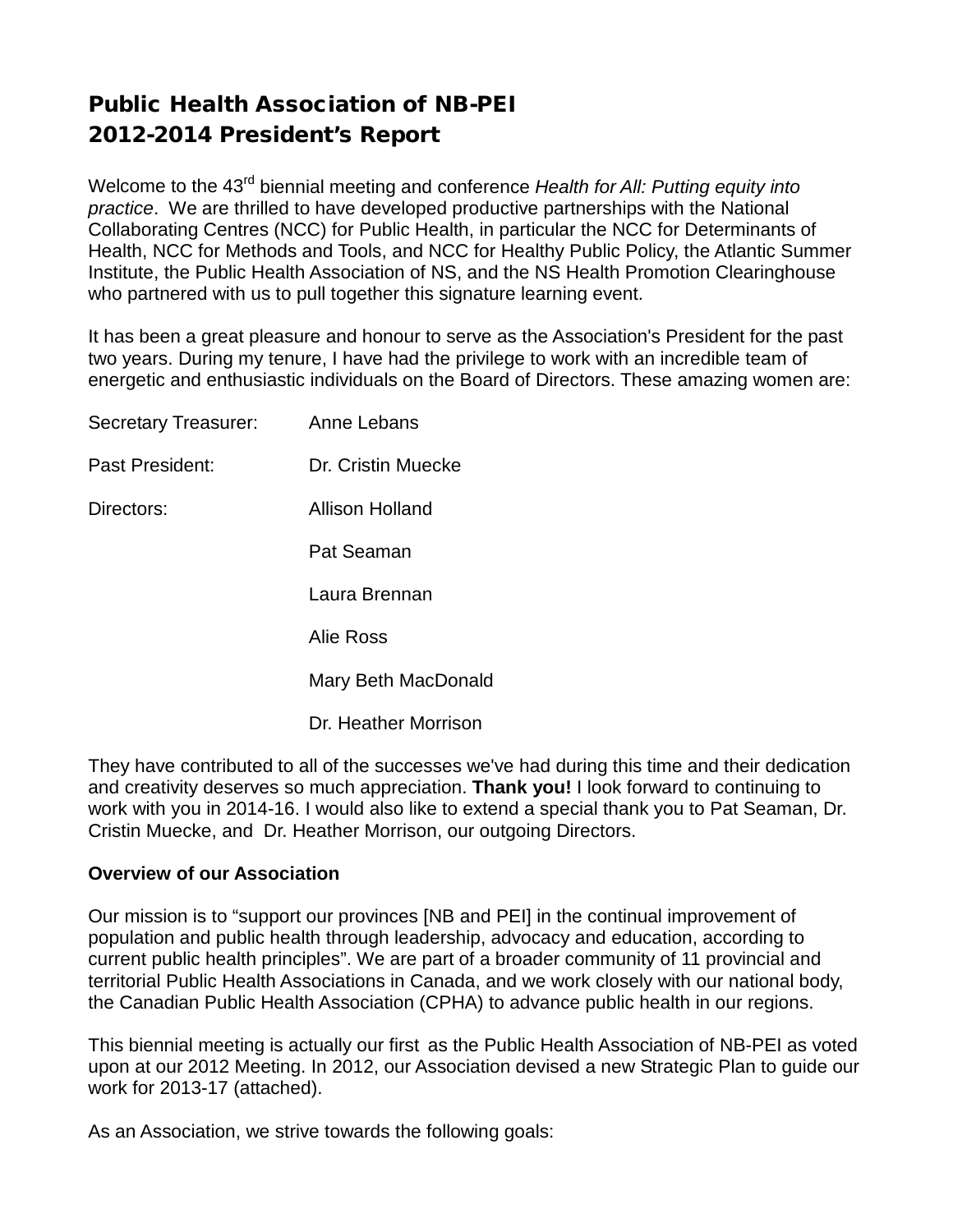#### *1 - Leadership*

Foster an interdisciplinary network of stakeholders and establish a strong voice for population and public health issues in NB and PEI.

## *2 - Advocacy*

Engage in advocacy that strengthens population and public health in NB and PEI.

## *3 - Education*

Enhance public health capacity in NB and PEI by providing stakeholders with quality educational opportunities.

Recognizing the limitations of being an entirely volunteer-driven organization, we aim to meet the following objectives in our efforts:

- Promote professional and personal development of those persons interested in community health;
- Promote positive health practices to the public, governments and industry;
- Encourage and facilitate measures for disease prevention, health promotion and protection and healthy public policies;
- Identify and become champions for issues related to public health;
- Provide an effective liaison and network both nationally and provincially in collaboration with various disciplines, agencies and organizations, on relevant community health issues;
- Provide liaison and partnership with the national office;
- Engage and encourage contribution from members through various mechanisms (e.g., surveys); and
- Clearly articulate who PHA of NB-PEI is, raise awareness of the organization and provide easy ways to become involved.

## **Overview of our Achievements in 2012-2014**

## *Leadership - Fostering an interdisciplinary network of stakeholders and establish a strong voice for population and public health issues in NB-PEI*

With a Board of Directors and Members spread over the geography of NB and PEI, we have attempted to create a fluidity of communications through optimal use of online opportunities. Our virtual office set-up is serving us well so far and we expect it to continue to do so.

We continue to liaise and partner with the CPHA. We appreciate the continued secretariat support the National Office puts to maintaining the Canadian Network of Public Health Associations which meet quarterly by teleconference on once face-to-face each year to share challenges we face as organizations, create synergies in our initiatives where possible and identify opportunities for collaborating.

In 2013, our member Gloria Merrithew, represented PHA of NB-PEI on a national research project of the Canadian Association of Schools of Nursing (CASN) to develop competencies that detail the knowledge, skills, and attitudes needed in public health that all nurses should possess upon completing an undergraduate nursing degree at a Canadian school.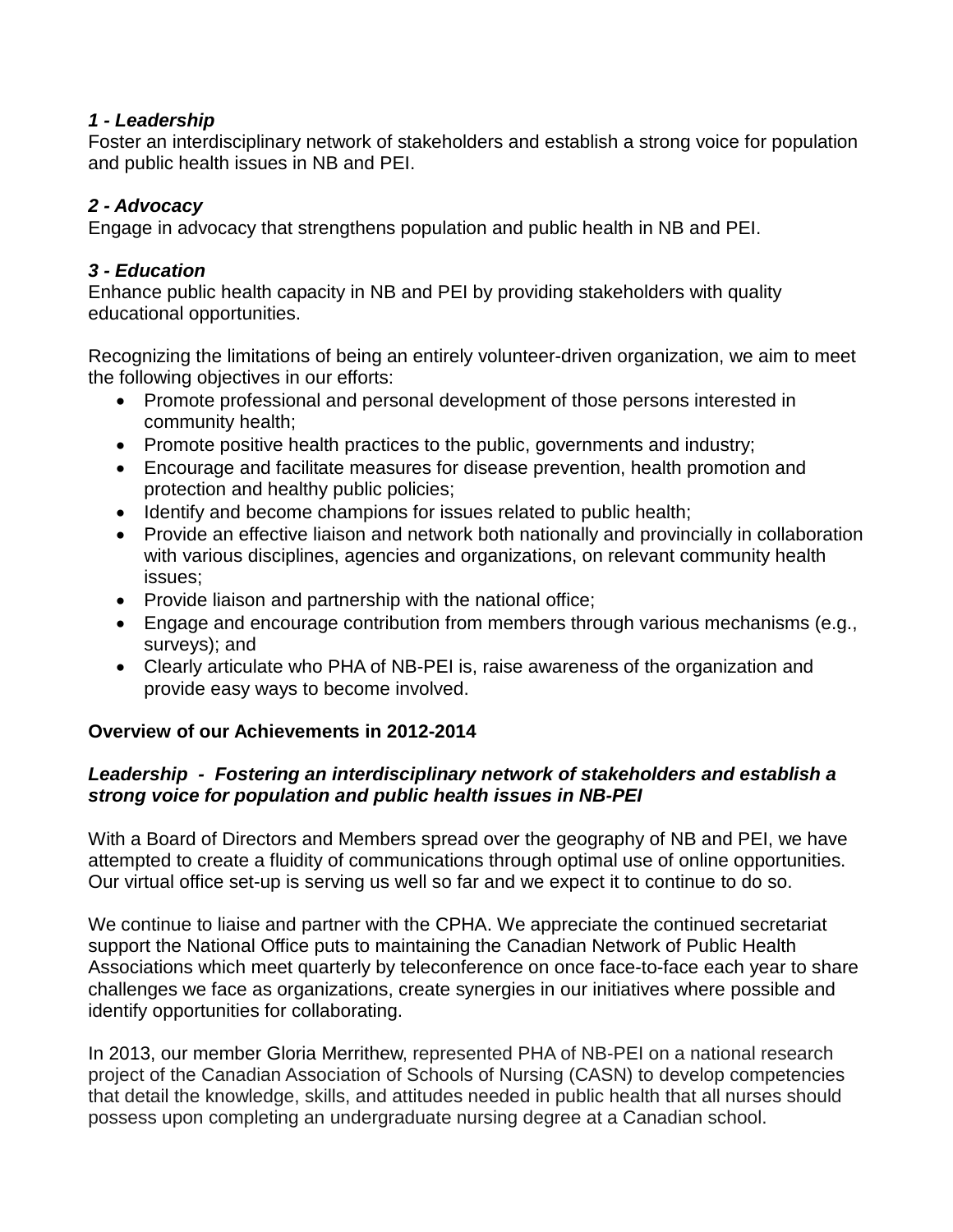#### *Advocacy – Engaging in advocacy that strengthens population and public health in NB and PEI.*

Our ability to have a significant role in advocacy has been limited in some ways by our small size. That being said we've lent our organizational voice to various letter campaigns throughout the past two years. We also shared important reports on issues such as food security and in 2012, we widely promoted and had a webinar on the issues identified by member Dr. Eilish Cleary in her report on shale gas development in NB.

We have also posited to the Canadian Network of Public Health Associations that a joint initiative to develop a Framework for Advocacy would be an excellent way to provide a resource to members of Public Health Associations across the country in their respective efforts. We look forward to hearing if this will be on the workplan in the next calendar year at the faec-to-face meeting of this group in May.

Our Association has also taken on a strong voice for health equity in the past 2 years in partnership with like-minded organizations to offer opportunities for dialogue and skill development in this complex arena. We've jointly hosted two forums on the issue, one in Charlottetown, PE in April 2013, and here in Moncton this year at this conference.

#### *Education - Enhancing public health capacity in NB and/PEI by providing stakeholders with quality educational opportunities.*

Our efforts in offering quality educational opportunities to our membership has overlapped with our advocacy activities. In promoting awareness and encouraging dialogue on important issues such as the impacts of shale gas development on health, the social determinants of health, etc.

Last year's health equity forum in Charlottetown and this year's conference on the same theme have been our largest efforts to promote face-to-face opportunities for members and the public health community at large to come together.

Over the past two years we also offered several webinars on topics such as *Global Public Health* (November 2012), *Shale Gas* (March 2013), and the *Social Determinants* (May 2013)*.*  We have also leveraged our partnerships and cross-promoted online learning opportunities from the Atlantic Summer Institutes, the Quaich Inc, and our colleagues at the NCCs (Fall-Winter 2013-14).

We also maintain a presence on the NCC for Methods and Tools national *Public Health Knowledge Translation Network* to gain insights from our colleagues across the country.

Lastly, we've continued to provide our members with opportunities to attend the National CPHA Conference each year by offering a draw for early-bird registration subsidies. This year's winners are June Kerry (NB) and Jo-Ann MacDonald (PE). The Board also continues to ensure we are represented at the CPHA National conference to participate in the Canadian Network of Public Health Association's meetings and the national AGM.

#### **Our Challenges and Opportunities**